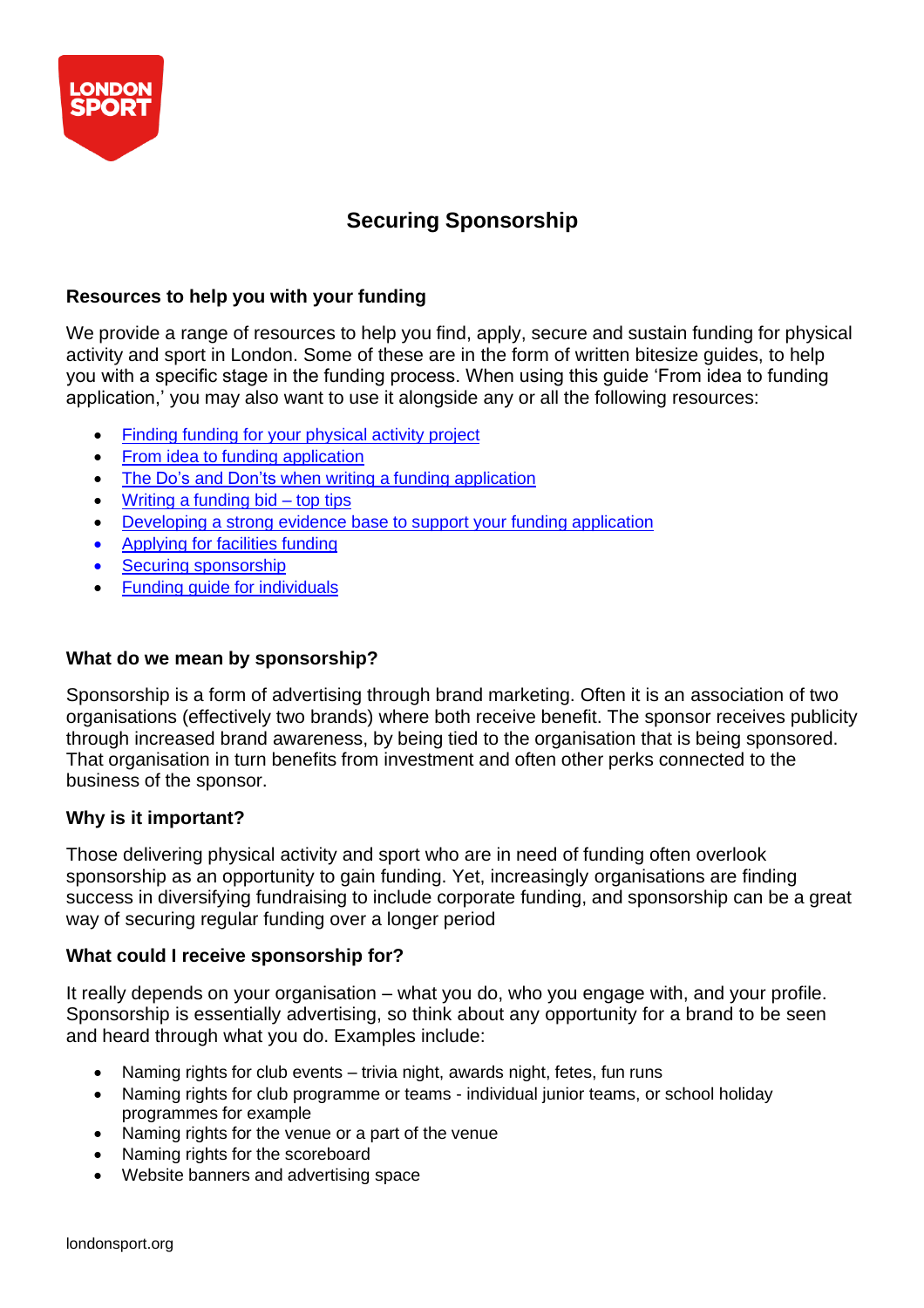

- Social media naming and advertising space
- Club newsletter banners and advertising space
- Membership card sponsor
- Shirt sponsors sponsors logo appears on shirts
- Team sponsors sponsors logo appears on team photos and on any media the team generates
- Equipment sponsors sponsor logo appears on equipment; vehicles, nets, posts, padding
- Club merchandise sponsors logo appears on team apparel, cups, drink bottles, hats etc.

#### **How much could I receive?**

It is important to be realistic. Start with a figure or set of figures (if you are looking for more than one sponsor) and consider most companies spend no more than 10% of the turnover on marketing, and sponsorship is often 10-20% of this marketing budget. Multiply your figure by at least 100 and compare this to the turnover of companies you may approach to understand whether you are pitching at the right level.

#### **Where do I start?**

The formal way to seek sponsorship is to go through a systematic process, starting with a plan. This can be a basic document which sets out what you think could be sponsored (in marketing terms this is the 'value proposition'), who this might be attractive to, and how you intend to approach them.

## **The sponsorship proposal**

Whichever way you engage with potential companies, you will need to have developed a proposal. This is a document that can be provided to the potential sponsor that clearly sets out how a relationship could benefit that company and why they should sponsor you. The proposal will need to show:

- Your story who you are, what you do, where you've come from and where you're aiming to get to. Include photographs and film to bring this to life
- Facts and figures you will need to evidence your proposal with some appealing stats. How many members do you have? How many Facebook likes, how many Twitter followers? How often are you reported on in the local newspaper? How many people attend your events?
- Your Value proposition what you are offering to the potential sponsor
- The proposed Return on Investment (ROI) what would a company or companies get for their money based on what you are offering?
- Details of next steps and contacts for your organisation.

## **Don't just rely on email**

The easy option is to send a proposal to lots of hand-picked organisations via email, however the most successful plans often include face-to-face engagement. Working your way through a cluster of local businesses by going in person to each shop and asking for the manager can often be far more efficient and successful than emailing the enquiry address and hoping it is passed on to the right person. For larger organisations, an introductory phone conversation with the manager might help you get a foot in the door, rather than an email.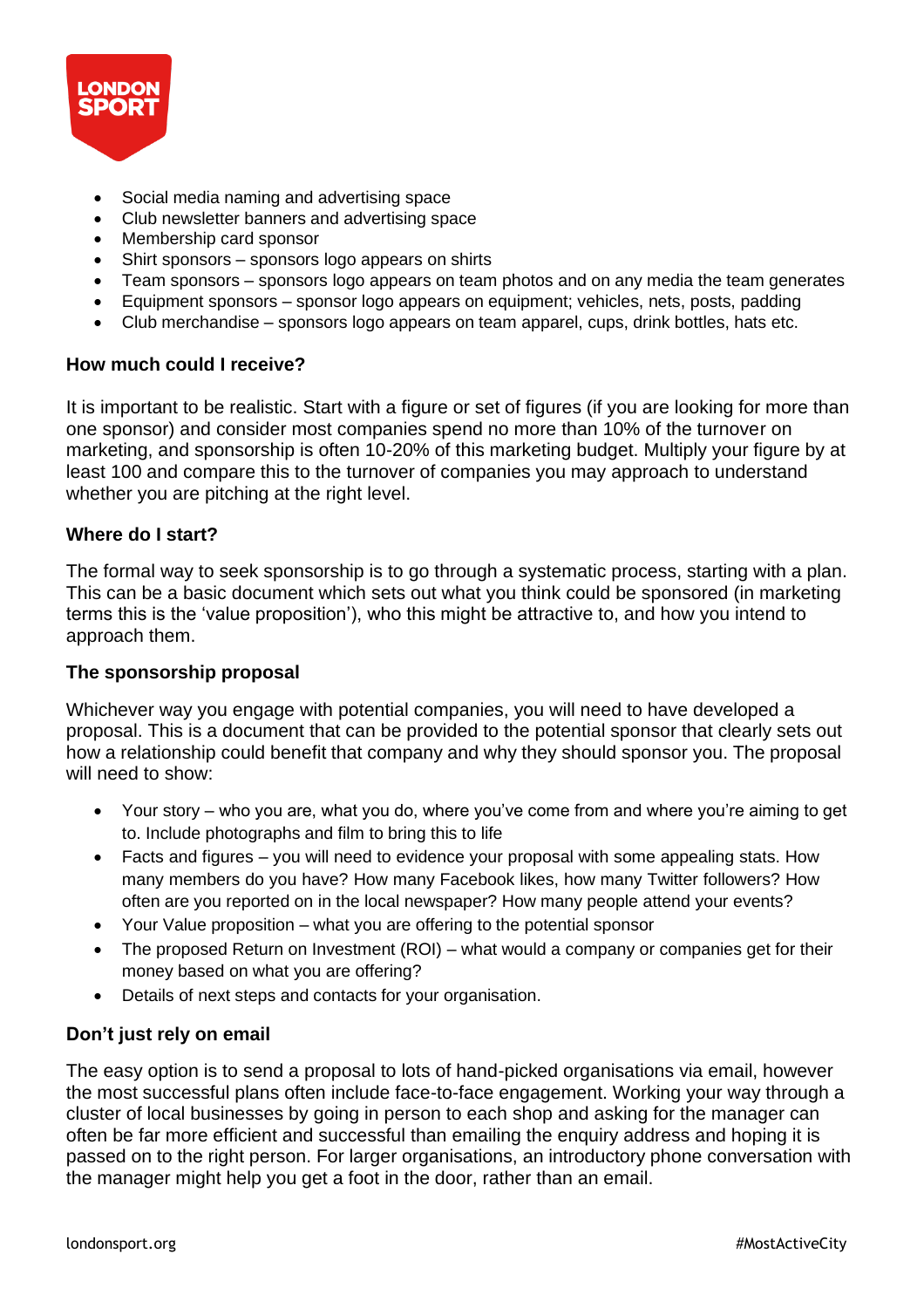

# **Think about sponsorship in terms of a partnership**

It is important to consider that once your sponsor is investing in your organisation, it is likely that they will want to be continuously involved. Sponsorship is not just about a logo on kit bags or the minibus. Sponsorship will require a partnership approach, and if it works it could be a longterm arrangement that provides continuous investment.

## **Case Study**

## **The Kinetic Foundation**

Croydon's Kinetic Foundation aims to use a sport offer to attract and engage disadvantaged young people from South London, particularly in Football and Netball.

The Foundation has been successful in attracting sponsorship from a number of local companies, including a glazing company, construction company and local physiotherapists. They have also cultivated relationships with large corporates.

These relationships have come from a mixture of methods. They appeal for sponsors through social media and through their participants, blanket e-mail local companies, and speak to companies face-to-face. They also run Football tournaments through a relationship they have developed with a private equity broker, who invite their own clients annually to a tournament with the young people that Kinetic support. Kinetic present to the companies on the day and follow up with an email afterwards. This has led to them being nominated as Rutland LLP charity of the year.



Harry Hudson, Operating Officer at the Foundation, explains the value in preparing in advance: *"Do your research and find out what they're looking for. Find out what their aims are for the next 2 or 3 years and how you can help. And once you've established a relationship, make sure you manage it well. It can last for years.*"

His top tip is to boost your online profile, as Twitter followers and Facebook friends are easy ways to show your potential sponsor your reach for their market.